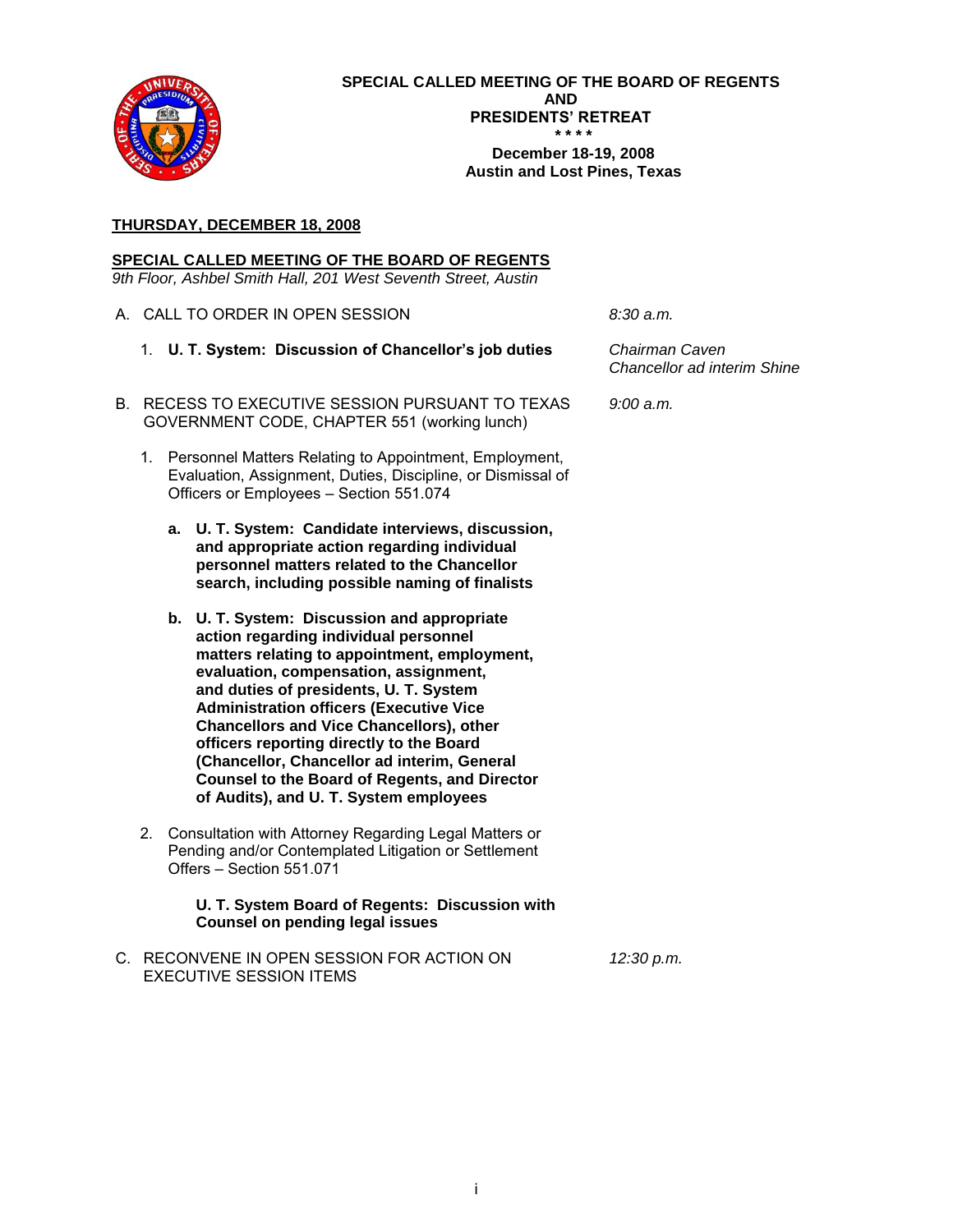The University's Athletic Initiative, with its three strategies discussed below, is one of many key elements of the University's *2016 Implementation Plan* (the Plan). The Athletics Initiative is directly connected to and supportive of the University's academic mission and is consistent with other elements of the strategic plan. The strategies outlined in the Plan will be strong forces for change to rally supporters for both the University's academic and athletic programs. The intent of this initiative is to engage current students at new levels by providing them an enhanced and more complete university experience, and draw former students and the San Antonio community closer to the University and its continued development.

The U. T. San Antonio Administration is committed to funding the Athletic Initiative through student fees (which students have already approved), corporate and private support, and other revenue streams that do not draw from the institutional academic budget. Moreover, experiences within the U. T. System as well as throughout the country support the notion that athletic fundraising can stimulate rather than divert resources from other institutional developmental efforts by creating excitement and momentum, furthering the engagement and connectivity of alumni and community leaders.

The Plan is organized in the following incremental phases, and U. T. San Antonio will only move forward with each when funds are raised and appropriate approvals are obtained, thus reducing the financial risk of the Plan:

- $\bullet$ Strategy 1: Develop a 60-acre, \$84 million Competitive Athletic Complex, including NCAA Division I quality facilities for track, soccer, baseball, softball, tennis, multiuse practice fields, a multipurpose team building, and related infrastructure, which will be located at the 1604 Campus expansion site on the Hausman Road property.
- Strategy 2: Add a Football Championship Subdivision (FCS) football program.
- Strategy 3: Advance the University's existing 16 intercollegiate sports programs to a conference in the NCAA Football Bowl Subdivision (FBS).

Finally, the U. T. San Antonio Athletic Initiative is designed to create an intercollegiate athletics program that is a key element in Universitywide efforts to develop a comprehensive campus life program that benefits U. T. San Antonio students, employees, and alumni and supports the entire San Antonio community.

### **Supplemental Materials:**

- **UTSA Athletic Initiative Business Plan on Pages 3 - 42.**
- **Summary of Athletic Initiative on Pages 43 - 54.**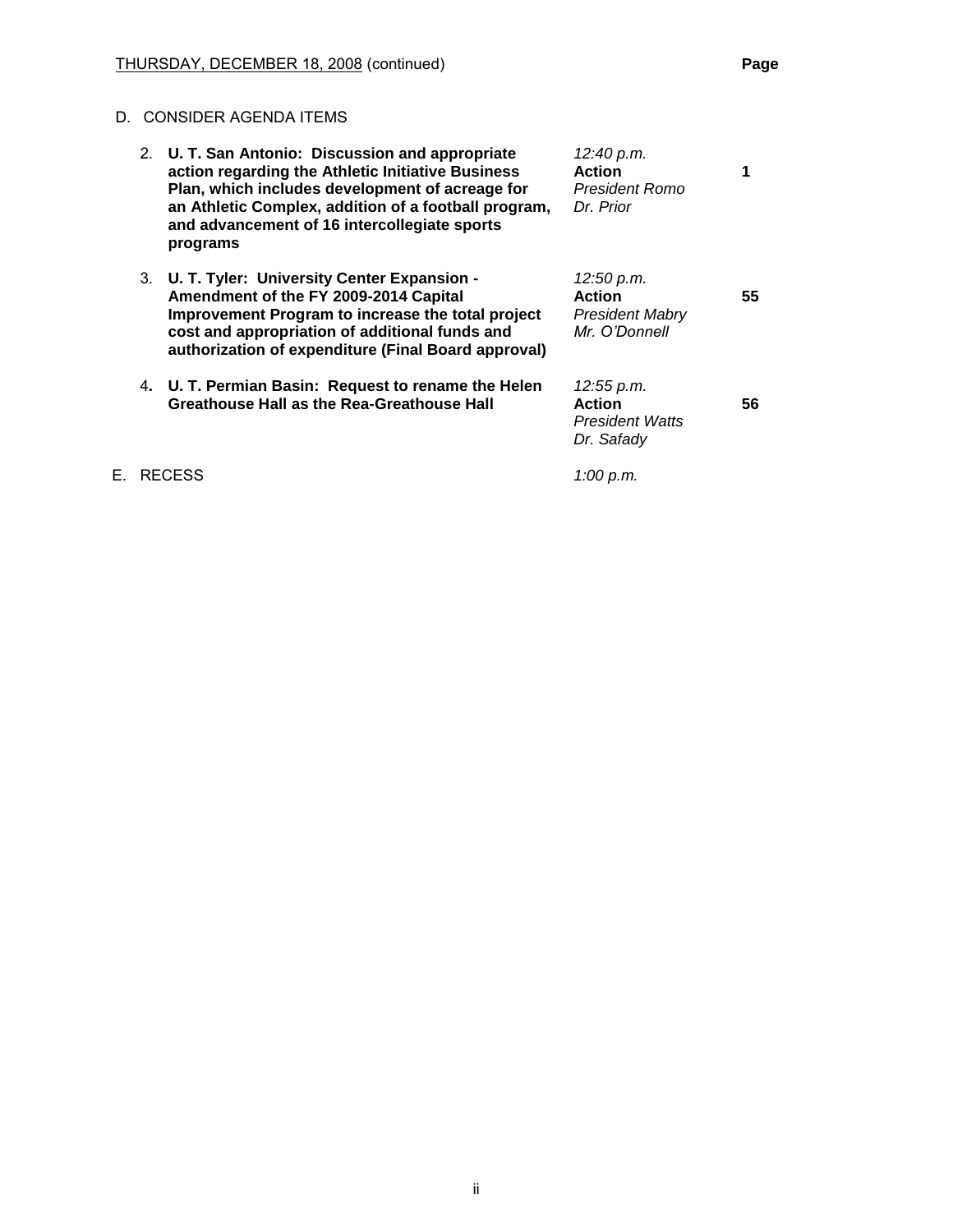**3. U. T. Tyler: University Center Expansion - Amendment of the FY 2009-2014 Capital Improvement Program to increase the total project cost and appropriation of additional funds and authorization of expenditure (Final Board approval)**

## RECOMMENDATION

The Chancellor ad interim concurs with the Executive Vice Chancellor for Academic Affairs, the Executive Vice Chancellor for Business Affairs, and President Mabry that the U. T. System Board of Regents approve the recommendations for the University Center Expansion at The University of Texas at Tyler as follows:

| <b>Project No.:</b>                 |  | 802-227                                                                                                                               |                         |                                                         |  |
|-------------------------------------|--|---------------------------------------------------------------------------------------------------------------------------------------|-------------------------|---------------------------------------------------------|--|
| <b>Institutionally Managed:</b>     |  | Yes<br>No                                                                                                                             |                         |                                                         |  |
| <b>Project Delivery Method:</b>     |  | <b>Competitive Sealed Proposals</b>                                                                                                   |                         |                                                         |  |
| <b>Substantial Completion Date:</b> |  | January 2009                                                                                                                          |                         |                                                         |  |
| <b>Total Project Cost:</b>          |  | Source<br>Revenue Financing System Bond Proceeds<br><b>Unexpended Plant Funds</b>                                                     | Current<br>\$15,300,000 | Proposed<br>\$15,300,000<br>\$2,200,000<br>\$17,500,000 |  |
| a.                                  |  | amend the FY 2009-2014 Capital Improvement Program (CIP) to<br>increase the total project cost from \$15,300,000 to \$17,500,000; and |                         |                                                         |  |

b. appropriate and authorize expenditure of additional funds of \$2,200,000 from Unexpended Plant Funds.

# BACKGROUND INFORMATION

### Previous Board Actions

On August 15, 2005, the project was included in the CIP with a total project cost of \$11,000,000 with funding from Revenue Financing System Bond Proceeds. On November 10, 2005, the Board approved the design development plans and appropriated funding. On May 5, 2006, the Chancellor approved the total project cost increase from \$11,000,000 to \$11,900,000 with the additional funding of \$900,000 from Student Union Fees. On July 26, 2006, the Executive Vice Chancellor for Business Affairs approved the Student Union Fees funding source revision to \$900,000 from Revenue Financing System Bond Proceeds and funding was appropriated. On November 16, 2006, the Board approved a total project cost increase from \$11,900,000 to \$15,300,000 and funding was appropriated from Revenue Financing System Bond Proceeds. The Associate Vice Chancellor for Facilities Planning and Construction approved the nonhonorific name change to University Center Expansion on May 9, 2008. On October 23, 2008, he authorized the project for institutional management.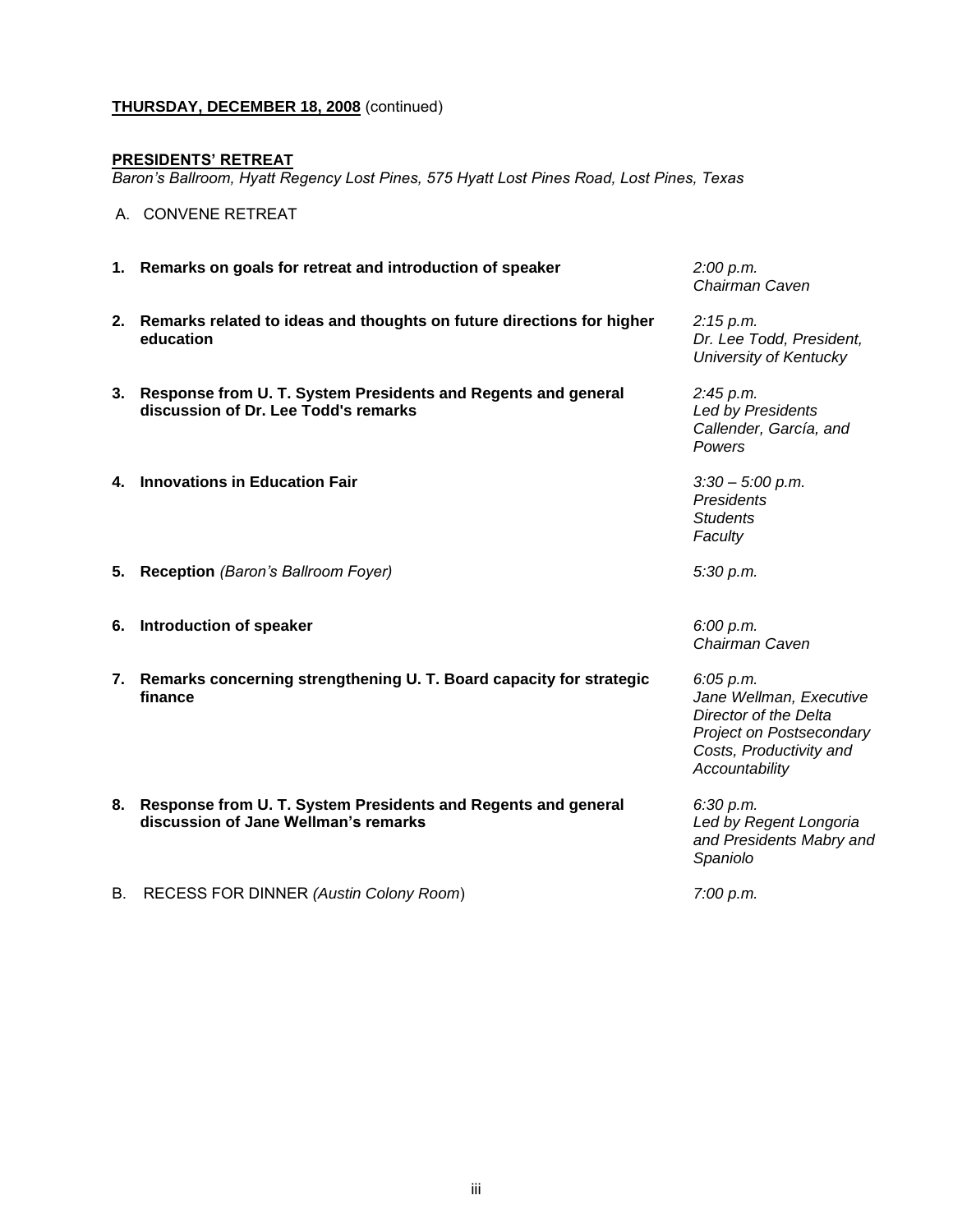### Project Description

This project consists of renovation of the first floor of the existing University Center building and an expansion to meet increased space needs. The project includes expansion of food services, a bookstore, increased space for meetings, and offices for support staff. The first floor renovation includes updating building systems including HVAC, plumbing, electrical and telephone/data as well as the installation of a fire sprinkler system.

The original contractor for the project was not going to complete the project in the required timeframe. A new contractor has been hired and will complete the work prior to the end of January 2009. Due to accelerated work premiums, schedule recovery, and additional services, the required additional funding of \$2,200,000 will increase the total project cost to \$17,500,000.

## **4. U. T. Permian Basin: Request to rename the Helen Greathouse Hall as the Rea-Greathouse Hall**

# RECOMMENDATION

The Chancellor ad interim concurs in the recommendation of the Executive Vice Chancellor for Academic Affairs, the Vice Chancellor for External Relations, and President Watts that the U. T. System Board of Regents rename the Helen Greathouse Hall in The Wagner Noël Performing Arts Center at U. T. Permian Basin as the Rea-Greathouse Hall.

## BACKGROUND INFORMATION

On August 23, 2007, the Board authorized acceptance of a \$2 million gift from the Helen Greathouse Charitable Trust for construction costs for The Wagner Noël Performing Arts Center and approved the naming of the multiuse recital hall in the proposed facility as the Helen Greathouse Hall. The recital hall will be approximately 3,600 square feet and will seat 200.

As trustee of the Helen Greathouse Charitable Trust, Wells Fargo Bank, N.A. now wishes to complete this \$2 million commitment with funding from The Rea Charitable Trust of which they are trustee, as well as from the Helen Greathouse Charitable Trust.

The Rea Charitable Trust is being established through the generosity of Isabel McClintic Rea and Bryce Rea, Jr. Their estate plans provided for creation of a charitable remainder annuity trust, which benefited their son, Charles Rea, until his death on October 27, 2008. The remainder of the annuity trust is to be used to create The Rea Charitable Trust for promotion of the arts.